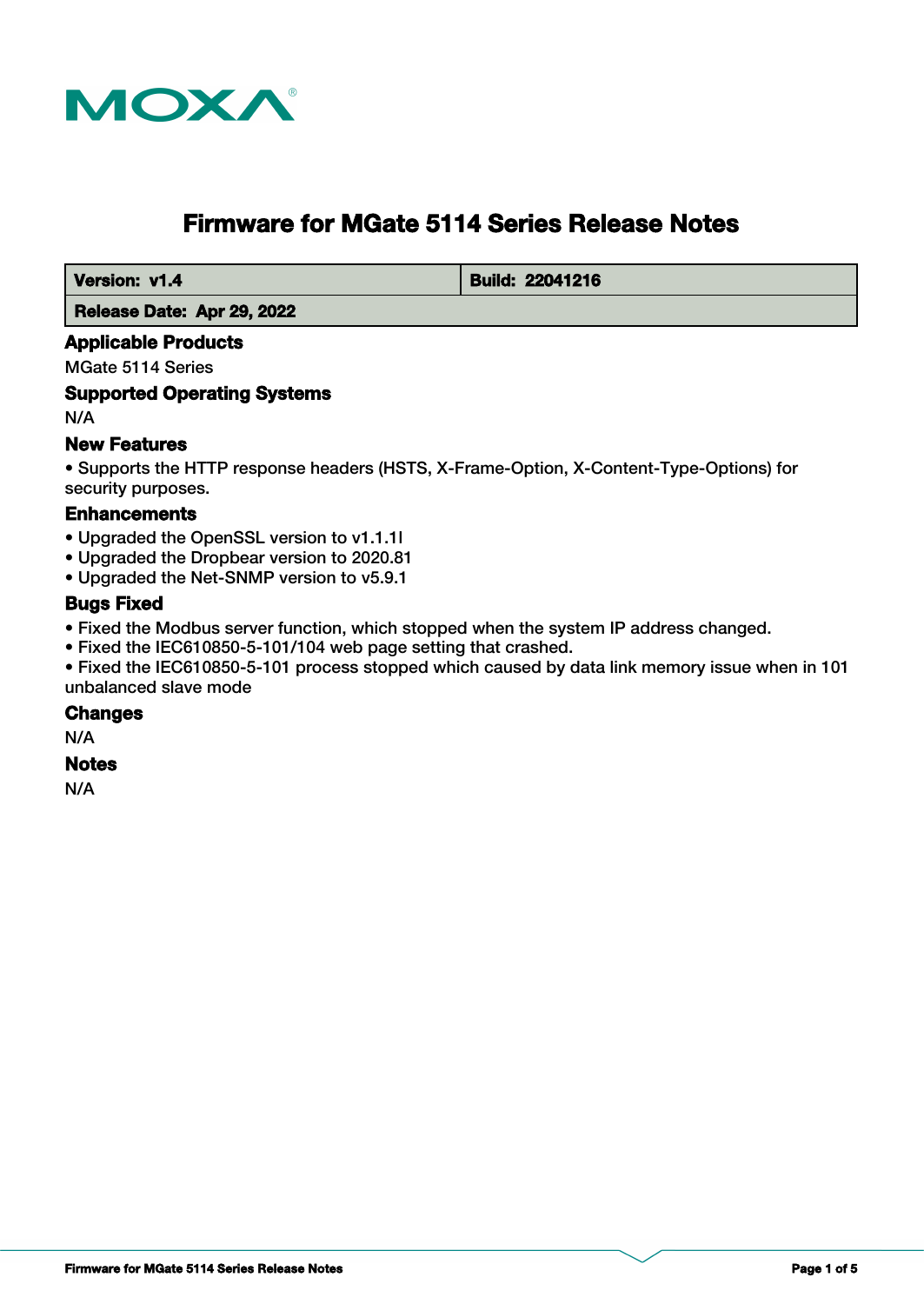

#### **Version: v1.3 Build: Build 21020513**

 **Release Date: Mar 02, 2021**

## **Applicable Products**

N/A

## **Supported Operating Systems**

N/A

#### **New Features**

• Supports MCC Tool.

#### **Enhancements**

- Supports MXconfig v2.6 and MXview v3.2.
- Enhanced log table placement.
- Enhanced cipher suite.
- Upgraded SQLite version to v3.33.0.

#### **Bugs Fixed**

- Fixed the stuck system issue when the IP setting begins with a zero digit.
- Fixed the command injection cybersecurity vulnerability with a built-in web console UI.
- Fixed CVE-2019-11477.
- Fixed CVE-2011-1473.
- Fixed the memory leak when receiving the wrong LLDP packets continuously.

## **Changes**

- The default setting for the telnet console has been disabled.
- Extended the length of the email alert username.
- Changed the default TCP/IP keep alive check timeout to 1 minute.

#### **Notes**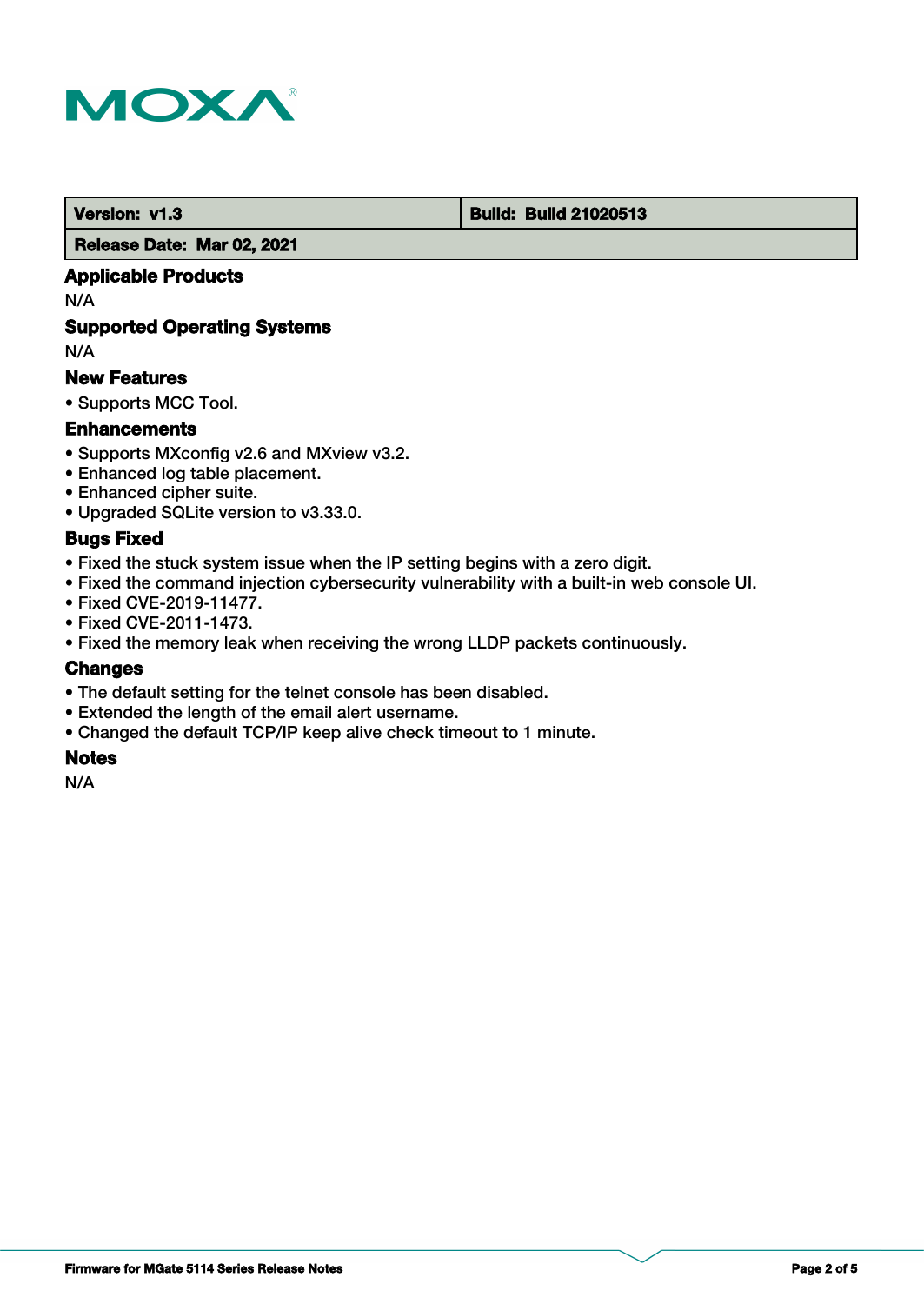

**Version: v1.2 Build: N/A** 

 **Release Date: Apr 09, 2020**

## **Applicable Products**

N/A

## **Supported Operating Systems**

N/A

## **New Features**

N/A

#### **Enhancements**

- Supports a global address (broadcast) for the IEC60870-5-101/104 slave.
- Supports read command (C\_RD) for the IEC60870-5-101/104 slave.
- Supports direct execution for the IEC60870-5-101/104 master.
- Supports pulse for the IEC60870-5-101/104 master.
- Supports deadband for the IEC60870-5-101/104 slave.
- Supports local time for IEC60870-5-101/104.
- Supports the ability of disabling a measured value spontaneously for the IEC60870-5-101/104 slave.

• Supports the configuration of a measured value cyclic timestamp format for the IEC60870-5- 101/104 slave.

#### **Bugs Fixed**

• Fixed an incorrect flag display in the IEC60870-5-101/104 slave.

#### **Changes**

N/A

#### **Notes**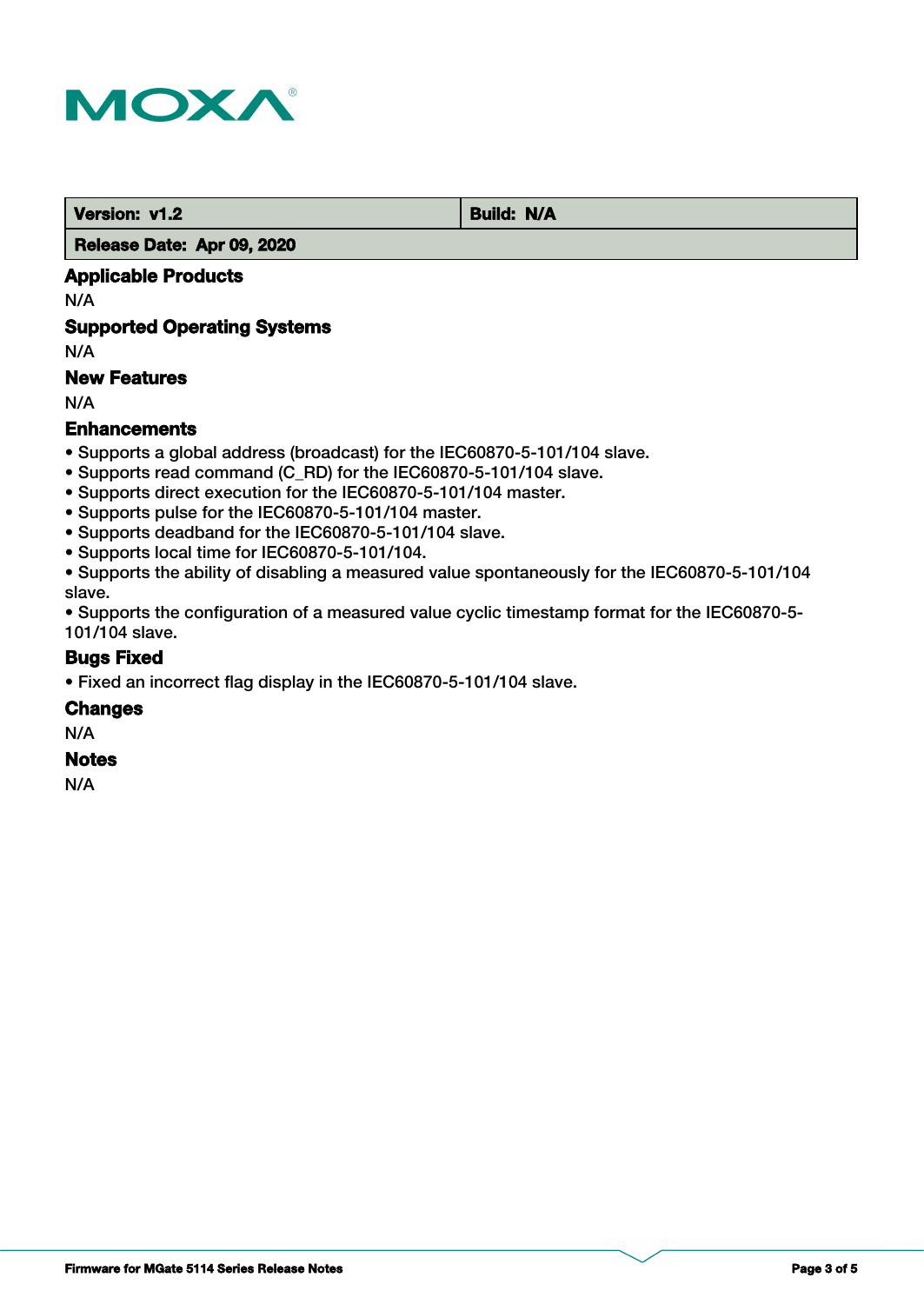

#### **Version: v1.1 Build: Build: Build 19052723**

 **Release Date: Jul 02, 2019**

## **Applicable Products**

MGate 5114, MGate 5114-T

## **Supported Operating Systems**

N/A

## **New Features**

N/A

## **Enhancements**

- Upgraded OpenSSL version to v1.1.1b.
- Upgraded SQLite version to v3.27.2.
- Upgraded Net-SNMP version to v5.7.3.

## **Bugs Fixed**

N/A

## **Changes**

N/A

## **Notes**